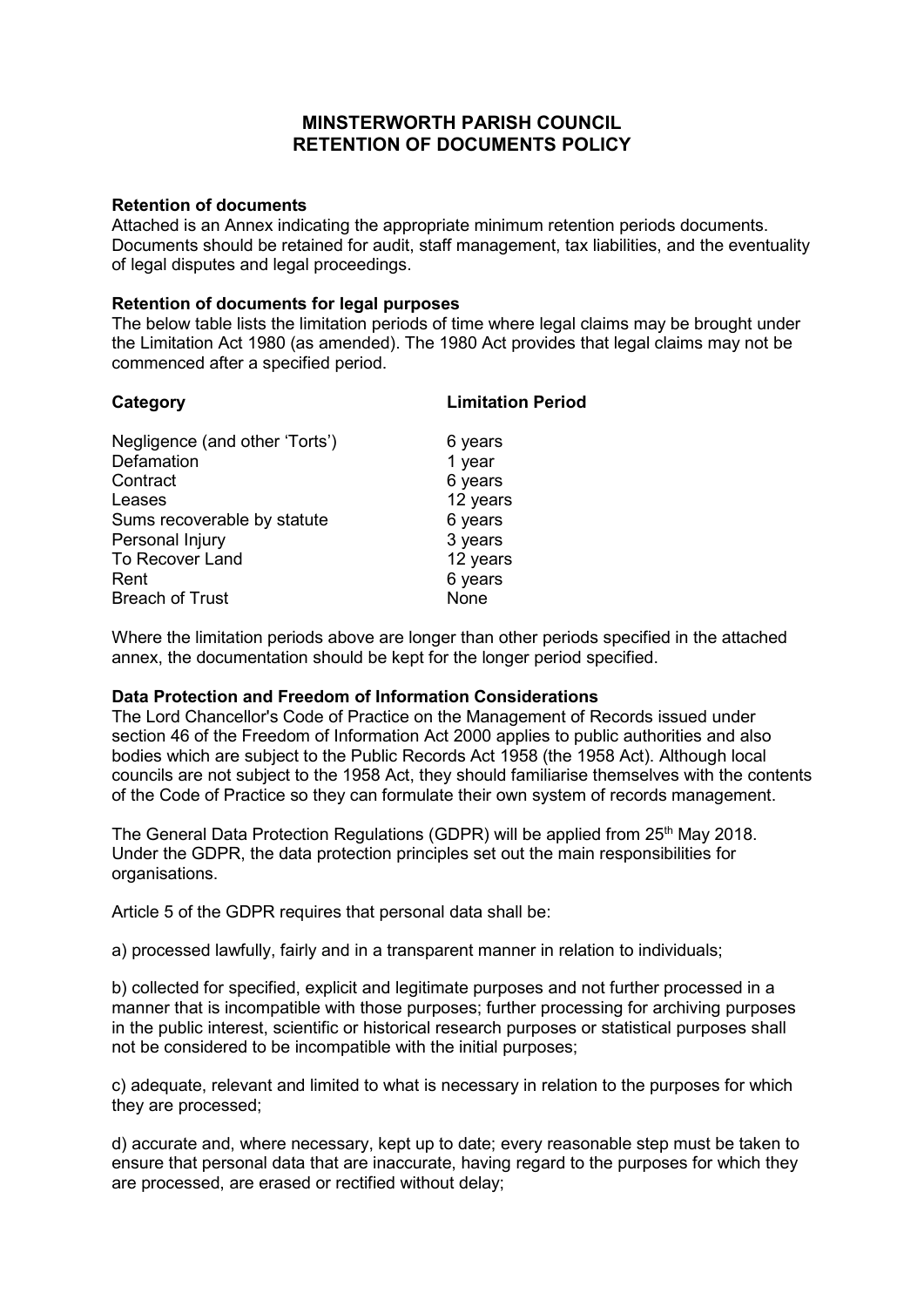e) kept in a form which permits identification of data subjects for no longer than is necessary for the purposes for which the personal data are processed; personal data may be stored for longer periods insofar as the personal data will be processed solely for archiving purposes in the public interest, scientific or historical research purposes or statistical purposes subject to implementation of the appropriate technical and organisational measures required by the GDPR in order to safeguard the rights and freedoms of individuals; and

f) processed in a manner that ensures appropriate security of the personal data, including protection against unauthorised or unlawful processing and against accidental loss, destruction or damage, using appropriate technical or organisational measures.

# **ANNEX TO RETENTION OF DOCUMENTS POLICY**

RETENTION OF DOCUMENTS REQUIRED FOR THE AUDIT OF PARISH COUNCILS

| <b>DOCUMENT</b>                   | <b>MINIMUM RETENTION</b><br><b>PERIOD</b> | <b>REASON</b>                                             |
|-----------------------------------|-------------------------------------------|-----------------------------------------------------------|
| <b>Personnel</b>                  |                                           |                                                           |
| Personnel records                 | 3 years after employee leaves             | Limitation Act 1980 (as<br>amended)                       |
| Disciplinary/grievances           | Review 6 years after last action          | Management                                                |
| <b>Recruitment documents</b>      | 6 months                                  | Management                                                |
| Wages records                     | 6 years                                   | Audit                                                     |
| Pension records                   | 12 years                                  | Superannuation                                            |
| <b>Timesheets</b>                 | Last completed audit year<br>3 years      | Audit (requirement)<br>Personal injury (best<br>practice) |
| Members allowances<br>register    | 6 years + current                         | Tax Limitation Act 1980<br>(as amended)                   |
| <b>Audit</b>                      |                                           |                                                           |
| Scales of fees                    | 6 years + current                         | Management                                                |
| Receipt and payment<br>account(s) | Indefinite                                | Archive                                                   |
| Receipt books                     | 6 years + current                         | <b>VAT</b>                                                |
| <b>Bank statements</b>            | Last completed audit year                 | Audit                                                     |
| Bank paying-in books              | Last completed audit year                 | Audit                                                     |
| Cheque book stubs                 | Last completed audit year                 | Audit                                                     |
| Quotations and tenders            | 6 years + current                         | Limitation Act 1980 (as                                   |